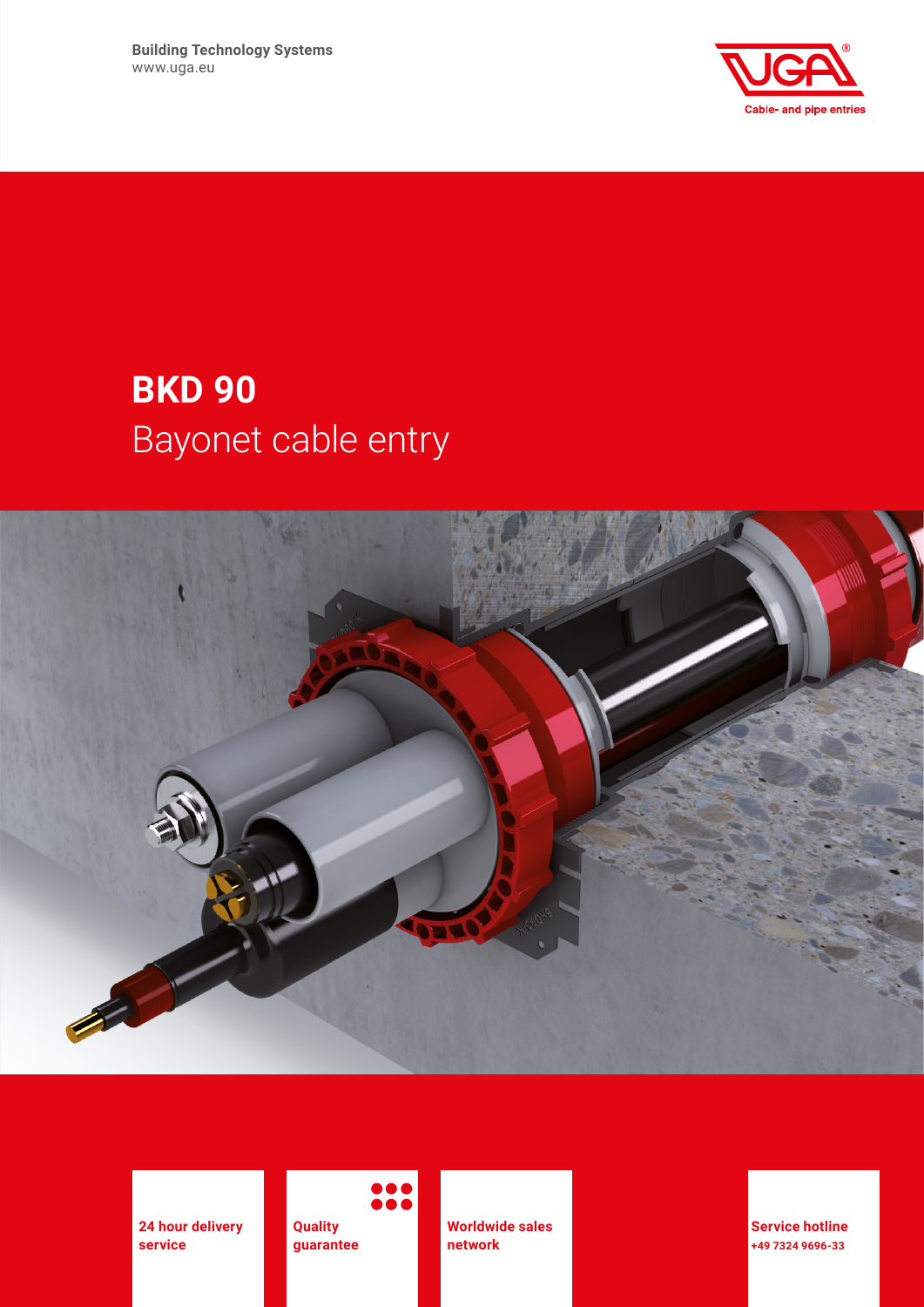# **Sealing cables in no time** The BKD 90 system from UGA

# **Quick installation thanks to bayonet lock**

The bayonet mount of the BKD 90 system enables the quick connection of system covers or cable protection pipes to the wall insert. Sealing cables doesn't get any easier. Thermal shrink sleeves TM are supplied with the system covers as standard. Optionally, cold shrink sleeves KS are also available.







# **The benefits of the BKD 90 system**

- **Fast, simple assembly**
- **Immediately gas and water pressure-tight**
- **Permanent, reliable sealing**
- **Suitable for hot and cold shrink technology**
- **Lots of variants and connection options**
- **Variable assembly in batteries**

### **Processing instructions**

The wall insert is fastened with pin nails and concreted into the formwork. Nail holes are provided in the wall insert for fastening. In order to prevent blowholes, the wall insert must be completely encased in concrete. In the case of single wall inserts, the direction of installation must be determined before concreting. The wall inserts are suitable for waterproof concrete stress class 1 and 2.

### **One system for all cases**

The BKD 90 system always offers the right variant for the changing requirements on construction sites. Single, double, angular and wall inserts are available as well as various system covers, cable protection systems KSS and connection inserts.

The UGA collar technology makes it possible to connect all types of pipes and hoses to the BKD 90 system.





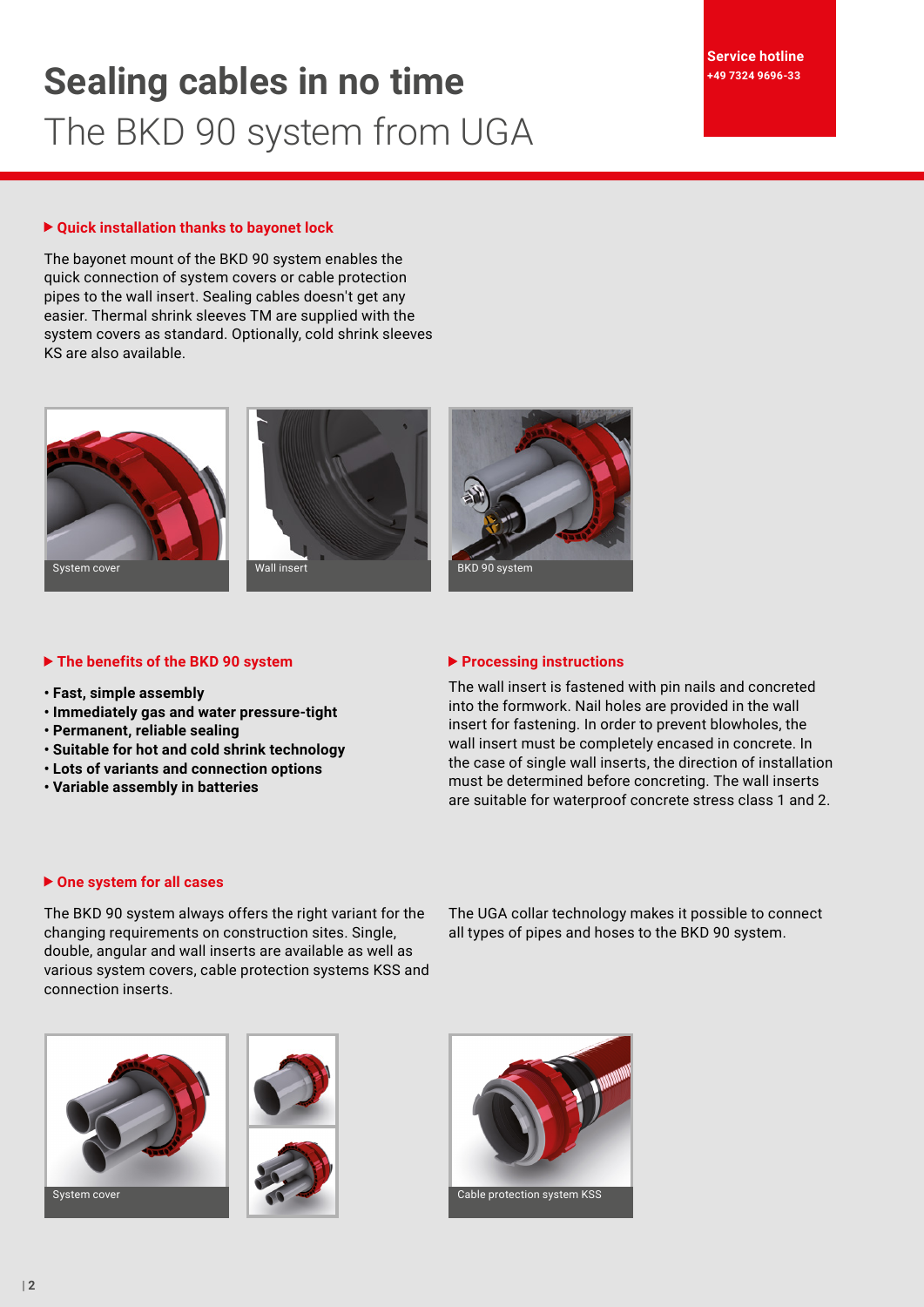# BKD 90 Bayonet wall inserts

# **Immediately tight and protected**

We manufacture our wall inserts in length to match the wall thickness. Each wall insert comes with a gas and water pressure-tight cover.

This keeps the interior clean during installation, and the wall insert is immediately gas and water pressure-tight after encasing in concrete.

# **Permanent connection to concrete**

The wall insert is equipped with a sealing system. It guarantees a permanent connection to the concrete. This ensures excellent water pressure resistance.



### **Single wall insert**

Suitable for one-sided connection of a system cover or KSS system; Can be used from 60 mm wall thickness; The direction of installation must be specified.

Product name: **BKD90-K/(L)** (L) = Wall thickness in mm



#### **Double wall insert** Suitable for connecting a system cover or KSS system on both sides; Can be used from 100 mm wall thickness

Product name: **BKD90-K2/(L)** (L) = Wall thickness in mm



### **Single wall insert**

**with pipe connection sleeve** Suitable for one-sided connection of a system cover or KSS system; Opposite side to the direct connection of a smooth-walled cable protection pipe with 110 mm outside diameter; Minimum wall thickness 150 mm

#### Product name: **BKD150-K-SM110/(L)**

Also available as single wall insert with pipe connection sleeve in collar technology

Product name: **BKD90-K-MA-89/(L)** (L) = Wall thickness in mm Clamping ranges: 89 = 75 mm - 89 mm



**Angular wall insert**

Suitable for cables fitted at angles of 30º, 45º or 60º; With auxiliary frame and styrofoam wedge; Single or double wall insert also available assembled in a battery; Minimum wall thickness 200 mm

Angular single wall insert: Product name: **BKD90-K-S30/(L) BKD90-K-S45/(L) BKD90-K-S60/(L)**

Angular double wall insert: Product name: **BKD90-K2-S30/(L) BKD90-K2-S45/(L) BKD90-K2-S60/(L)**

(L) = Wall thickness in mm



#### **Stainless steel wall insert**

Suitable for sealing in accordance with DIN 18533 (fixed/loose flange design for black trough); Double-sided connection of a system cover or KSS system possible; Also available in a battery (flange plate); Minimum wall thickness 100 mm

#### Product name: **BKD90-K2-F+L-W2/(L)/V2A** Pressurised water

Flange diameter fixed flange 435 mm

#### Product name: **BKD90-K2-F+L-W1/(L)/V2A**

Non-pressurised water Flange diameter fixed flange 255 mm (L) = Wall thickness in mm



#### **Assembly flange BKD 90-AF 150** Suitable for sealing before a core drilling in a wall or ceiling. Supplied with flange seal, sealing ring, protective cover and fastening elements, optionally in galvanized steel or A4 stainless steel; Connection of a system cover or KSS system possible; Core drilling diameter maximum 85 mm;

flange size 150 x 150 mm

Product name: **BKD90-AF-150/BE-VZ**

with steel fastening elements, galvanized

Product name: **BKD90-AF-150/BE-A4**

with fastening elements made from A4 stainless steel

# **Product index for BKD 90 (examples)**

### **BKD90-K/(L)**

- Wall thickness in mm Single wall insert
	- System name

### **Bayonet single wall insert Bayonet double wall insert assembled in a battery 2 x 3**

### **BKD90-K2/2x3/(L)**

Wall thickness in mm 3 wall inserts next to each other 2 wall inserts on top of each other Double wall insert

#### **45° angular wall insert as a double wall insert**

# **BKD90-K2-S45/(L)**

Wall thickness in mm 45° angular wall insert Double wall insert

System name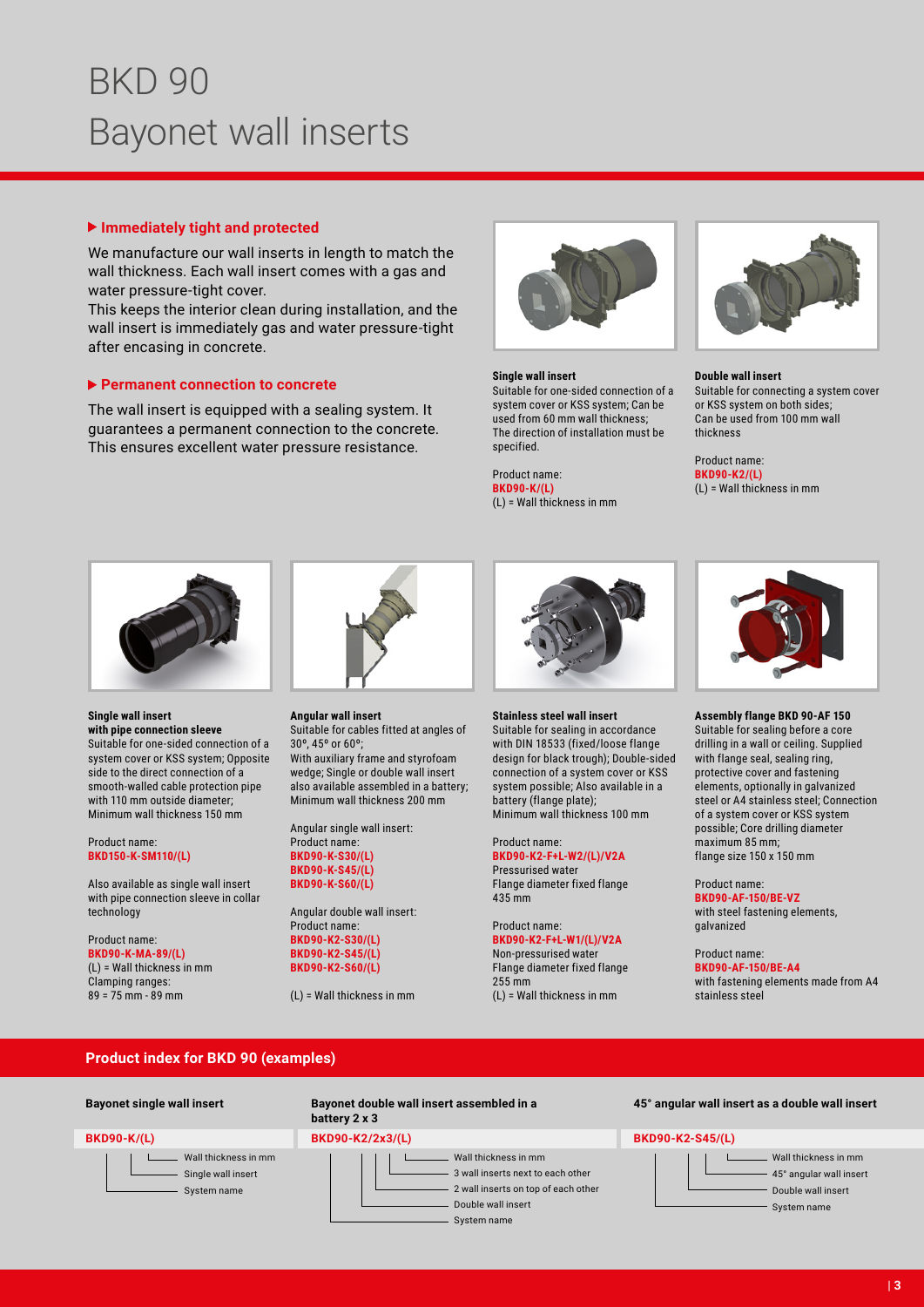# BKD 90 bayonet system cover and other connection options

# ▶ One connection, lots of **possibilities**

A system cover with connection piece or sleeve as well as a KSS cable protection system can be connected to the BKD 90 wall insert.

# **Handling**

With the aid of an installation wrench, system covers and KSS cable protection systems are inserted before laying the cables. Unoccupied system cover connection pieces can be sealed with sealing plugs VS and are thus available for retrofitting.

# **Cold or hot shrink technology**

In the standard version, we supply system covers with thermal shrink sleeves TM. Optionally, cold shrink sleeves KS are available.



**System cover with one connection piece and one thermal shrink sleeve TM**

Version for a cable with a diameter of 26 – 73 mm;

Product name: **BKD90-D-1/75-TM**



**System cover with three connection pieces and three thermal shrink sleeves TM**

Suitable for three cables with diameter 7  – 28 mm; Various AK spreader caps or VS30 sealing plugs are available as accessories.

### Product name: **BKD90-D-3/30(3/3)-TM**



**System cover with five connection pieces**

**and five thermal shrink sleeves TM** 

Suitable for five cables with diameter 7  – 18 mm; Various AK spreader caps or VS20 sealing plugs are available as accessories.

Product name: **BKD90-D-5/20(5/5)-TM**

**Collar technology**



### **System cover closed**

Blind cover for unoccupied wall inserts **This system cover is included in the scope of delivery of each wall insert.**

Product name: **BKD90-D**



**System cover with collar** For connection of a cable protection pipe with outside diameter of 75 or 112 mm; Intermediate sizes on request

Product name: **BKD90-D-MA65-75 BKD90-D-MA100-112**



**Cable protection system KSS** UGA cable protection hoses are available in four diameters with a wide range of connection elements. To connect to the BKD 90 wall insert, use the KSS80 cable protection system. For more information, see the **KSS systems section**.

protection systems; Main area of application: Connection of KSS systems Product name:

Suitable for flexible connection of pipes or cable protection systems to a wall insert; Compatible with all wiring

**BKD90-D-MA(D1)-(D2)** (D1) = Lower scope of application (D2) = Upper scope of application

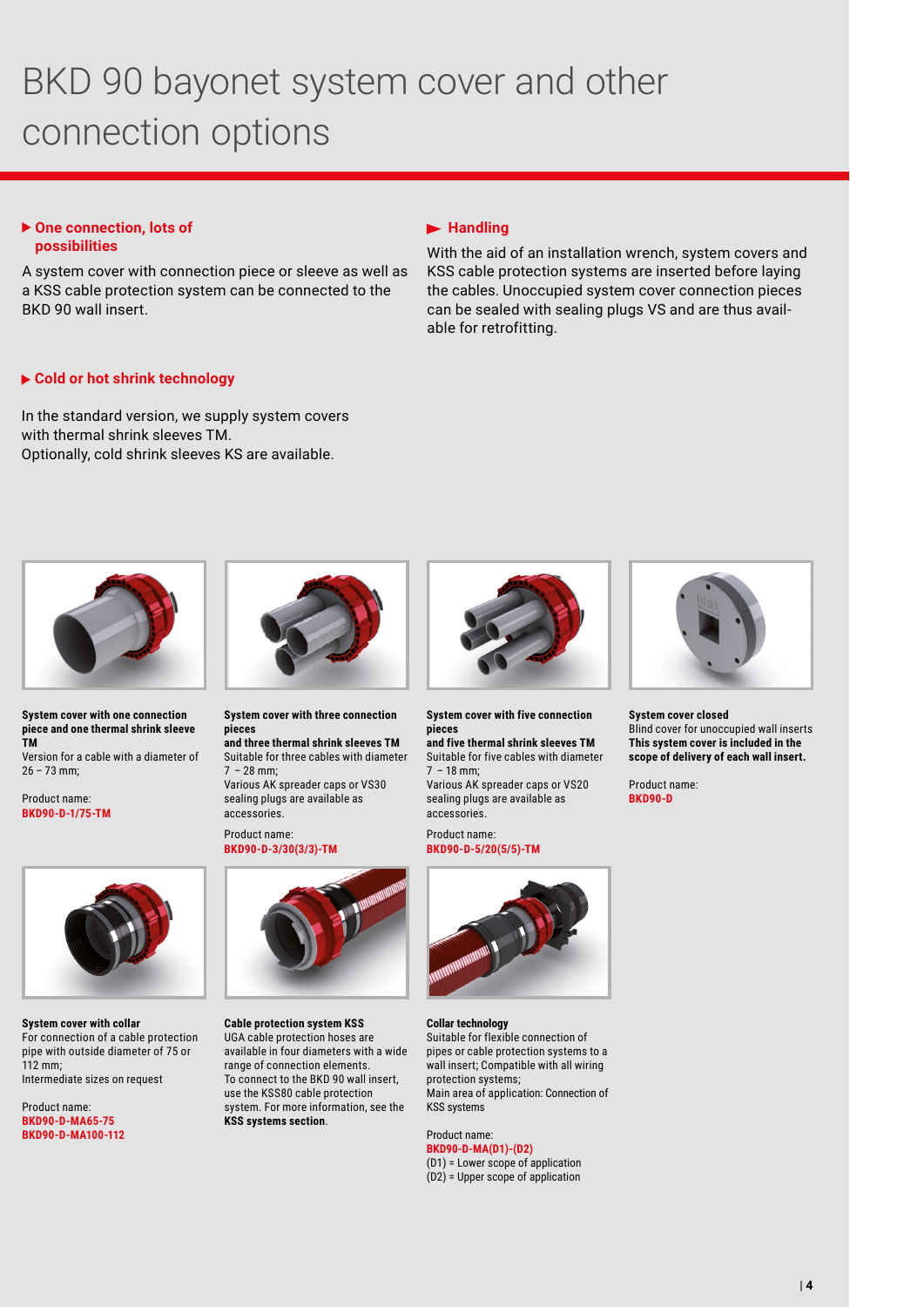# Accessories Assembling in batteries



**3-finger AK spreader caps** Hot shrink technology for sealing three cables in one system cover connection piece Product name:

**AK35/3F/2-12** for system cover BKD 90-D3/30 and BKD 90-D5/20; Suitable for cables with outside diameter of 2 – 11 mm



### **Sealing plug VS**

For sealing unoccupied system cover connection pieces; Can be quickly removed for retrofitting or changing cables; Versions available for connection pieces with diameters 20, 30 and 75 mm Product name:

### **VS20 / VS30 / VS75**



**4-finger AK spreader caps** Hot shrink technology for sealing four cables in one system cover connection piece Product name: **AK35/4F/2-13**

for system cover BKD 90-D3/30 and BKD 90-D5/20; Suitable for cables with outside diameter of 2 – 12 mm



**Cold-shrink sleeve KS** For easy and fast assembly without aids, in all weather conditions; 2 bar gas and watertight; Available for all system covers



above the other.

 **Variable assembling in batteries**

Assembling in batteries creates central inspection windows that allow you to subsequently check concrete compaction.

Individual wall inserts can be placed side by side and one

**BKD90-K2/1x5/(L)**



**BKD90-K2/2x5/(L)**



# Angular wall insert

**Sectional view, 45° angular double wall insert:**





**Articulated spanner GSS** For the assembly of all system covers and KSS systems; With adjustable leg Product name: **GSS**



#### **Melt-type adhesive tape SKB** Cold welding tape with very good adhesive properties for sealing and for corrosion protection; Ideal for wrapping around cables and pipes to enlarge the diameter for shrinking; Suitable for all plastics and metals: Thickness: 1 mm, width: 50 mm, roll length: 3.00 m

Product name: **SKB**



# **Cable cleaner KR**

For environmentally friendly cleaning of cables of all kinds, even in the case of stubborn contamination. Odourless and residue-free evaporating. 500 ml spray bottle, 1000 ml bottle Density at 20ºC: 0.764 g/cm3 Flash point: > 61ºC Evaporation number: 60 Identification: Xn Product name: **KR/1-litre**